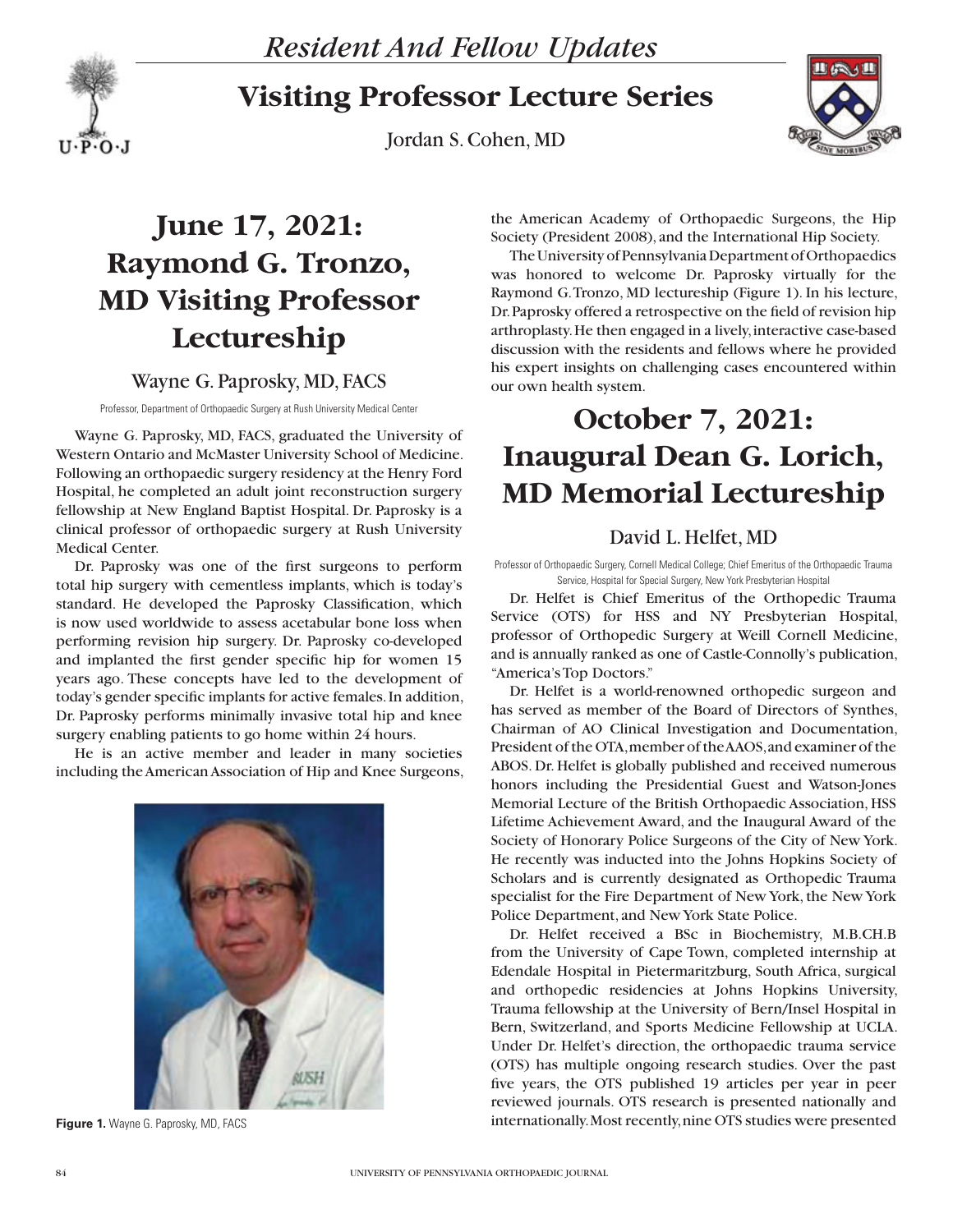at the AAOS Annual Meeting. Dr. Helfet's research initiatives are supported by numerous grant awards.

We were excited to welcome Dr. Helfet for the first inperson grand rounds since the beginning of the COVID-19 pandemic (Figure 2). Dr. Helfet began the morning with a lecture entitled, "Inaugural Dean Gerard Lorich, MD Lecture: An Enduring Legacy of Excellence." He described Dr. Lorich's surgical excellence, devotion to research, and profound contributions within the field of orthopaedic traumatology. Joined by his colleagues David Asprinio, MD, and David Wellman, MD, Dr. Helfet then hosted a trauma case discussion with involvement from our orthopaedic residents and orthopaedic trauma attendings. The variety of perspectives and expert insights obtained during the case presentations made them extremely valuable to all who were able to attend.



**Figure 2.** David L. Helfet, MD

### **January 6, 2022: R. Bruce Heppenstall, MD Visiting Professor Lecture**

#### James R. Ficke, MD, FACS, FAAOS

Colonel (retired) US Army; Robert A. Robinson Professor, Orthopaedic Surgeon-in-Chief, The Johns Hopkins Medical Institution

Dr. James R. Ficke is the Robert A. Robinson Professor and Chair of the Department of Orthopaedic Surgery at The Johns Hopkins Medical Institution (Figure 3). He has an active surgical practice in the Johns Hopkins Hospital. He currently also serves as a member of the Committee on Trauma and Chair of the Disaster Committee, American College



**Figure 3.** James R. Ficke, MD, FACS, FAAOS

of Surgeons, and the Board of Directors for the American Academy of Orthopaedic Surgeons. Dr. Ficke completed his BS degree in Engineering at West Point, MD at Uniformed Services University, and residency in orthopaedic surgery at Tripler Army Medical Center in Honolulu. He completed an AO fellowship in Trauma in Munich, Germany as well as a Foot and Ankle fellowship in Dallas, Texas.

Retired after 30 years of service in the United States Army, his last military assignment was Chair of the Department of Orthopaedics and Rehabilitation at San Antonio Military Medical Center at Fort Sam Houston, Texas. He also served the U.S. Army Surgeon General as the senior advisor for Orthopaedic Surgery and extremity injuries for seven years. While on Active Duty, he deployed to Iraq as senior orthopaedic surgeon-in-country and Deputy Commander for the 228th Combat Support Hospital. He also served as the Chief of Staff for the Surgeon General's Dismounted Complex Blast Injury Task Force, and the Army Lead for the DoD/VA Extremity Trauma and Amputee Center of Excellence Development Group. He served as Chair or Co-Chair of the Steering Committee for the DoD Peer Reviewed Orthopaedic Research Program for 8 years. He currently holds research grants with DoD and NIH and his primary research focus areas are clinical outcomes in post-traumatic ankle arthritis, National Trauma Systems Development, Resident Research Training (T32), and Disaster Response Improvement.

He has received the Society of Military Orthopaedic Surgeons' COL Brian Allgood Memorial Leadership Award as well as the Surgeon General's Major General Lewis Aspey Mologne Award for excellence in military academics, education, and clinical care. He is a Legionnaire in the Infantry Order of St. Michael, and a Distinguished Member of the Army Medical Regiment. In 2018, he received the Johns Hopkins Award for Advancement of Women in Science and Medicine,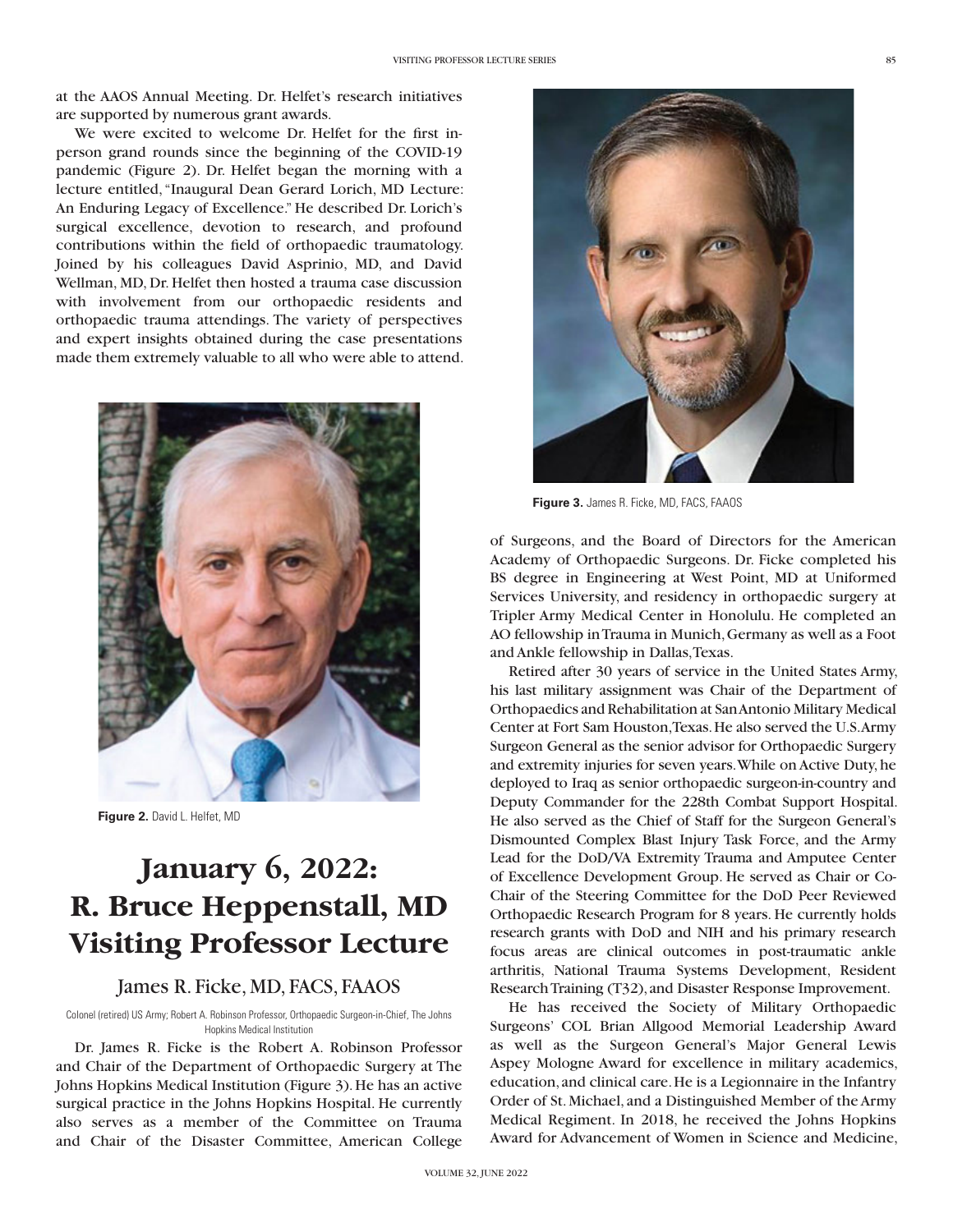and the Boy Scouts of America Leaders in Healthcare Award.

Dr. Ficke hosted Grand Rounds virtually due to the omicron wave of COVID-19. In his first lecture entitled, "High Energy Lower Extremity Trauma: Development of METRC & Current Best Practices," Dr. Ficke discussed the evolution of thought concerning the management of severe lower extremity trauma, including both operative and nonoperative aspects of care including prostheses and bracing. He discussed his extensive experience managing mangled extremities as well as ongoing research in the area, including his involvement in the Major Extremity Trauma Research Consortium (METRC). After this lecture, Dr. Ficke gave another fascinating lecture, "Leadership Development in Changing Times: Saying Yes to Opportunity (Perspectives as Director of the Largest & Longest COVID Hospital)." It was impressive to hear about how he had used lessons learned from his military experience to direct the Baltimore Convention Center Field Hospital and expand hospital capacity to meet the rising demand for hospital care among those from the Baltimore area suffering from COVID-19. Following these lectures, he hosted a journal club for the residents where he provided his perspective on articles focusing on severe lower leg trauma, limb salvage, and lower extremity amputation.

# **February 17, 2022: Edgar L. Ralston, MD Endowed Visiting Professor Lecture Celebrating Diversity, Equity, and Inclusion**

### Edward M. Barksdale, MD

Surgeon-in-Chief Rainbow Babies & Children's Hospital/ University Hospitals, Case Western Reserve School of Medicine

Edward M. Barksdale, Jr. MD is the Robert J. Izant, Jr. MD Professor and Surgeon-in-Chief at Rainbow Babies and Children's Hospital/University Hospitals and Case Western Reserve School of Medicine. An All-American Athlete and Honors graduate of Yale University (1980), Dr. Barksdale received his medical degree from Harvard University (1984). He completed a residency in General Surgery at Massachusetts General Hospital (1991) and fellowship training in Pediatric Surgery at Children's Hospital Medical Center in Cincinnati (1994). He began his academic surgical career at the Children's Hospital of Pittsburgh (1994- 2007) and was recruited to Rainbow/UH in 2007.

Dr. Barksdale has been widely recognized and awarded by colleagues and communities for his service to his various missions. A member of numerous national medical/surgical organizations, where he has also held leadership roles, Dr. Barksdale is the current President of the American Pediatric Surgery Association. He currently works at the nexus of academia, clinical surgery, medical education, public health,

and social justice as a passionate advocate for child health and healthcare. He endeavors to invest his academic, clinical, and service efforts to inspire individuals and transform communities at the precipice of hope. In Cleveland, he has been devoted to building programs to address health disparities particularly in fragile populations of children. He is the co-founder of the Antifragility Initiative, a novel holistic, person-centered, pediatric violence intervention funded by the Victims of Crime Act (VOCA). He is a proud husband and proud father of four adult children. His life and career have been guided by the strong humanistic and Christian values he learned from his family and his community growing up in Lynchburg, VA during the dynamic 1960's.

In a riveting session, Dr. Barksdale presented a presentation titled, "A New Paradigm for Building Diversity in Surgery and Healthcare" (Figure 4). In this session, he reframed the popular understanding of diversity as a destination, discussed the importance of empowering people from all groups and providing an environment where all people fee

l valued, reviewed the limitations of current strategies to improve diversity, and discussed his philosophy on how to recruit, retain, and promote talent within an organization. His message encouraging true inclusivity that "leaves no group" behind was inspiring to all. Additionally, he hosted a leadership-themed journal club and answered residents' questions regarding mentorship, sponsorship, and leadership in medicine.

### **February 24, 2022: Leo Leung Visiting Professor Lecture**

#### Ranjan Gupta, MD

Professor of Orthopaedic Surgery, Anatomy & Neurobiology, and Biomedical Engineering, Chief of Shoulder Surgery, Councilor for the Zeta Chapter of Alpha Omega Alpha Honor Society, University of California, Irvine

Ranjan Gupta, MD received his undergraduate degree from Rensselaer Polytechnic Institute, and his medical doctorate degree from Albany Medical College through the Accelerated Six Year Biomedical Program. He completed a general surgery internship, residency in Orthopaedic Surgery, and an NIH Post Doctoral Research Fellowship at the University of Pennsylvania. Subsequently, Dr. Gupta completed fellowship training in hand surgery/ microsurgery at the University of California, Los Angeles, followed by an AO Fellowship in hand surgery/traumatology/shoulder at the University of Berne in Switzerland. He served in the role of Department Chairman for the University of California, Irvine from 2006 to 2015. He is the Principal Investigator for the UC Irvine Peripheral Nerve Research Lab that has been funded with extramural grants from numerous foundations (OREF, ASSH, OTA, Aircast) and the NIH. His lab is focused on Schwann cell control of neural injury and the pathogenesis of motor endplate degradation after traumatic nerve injury.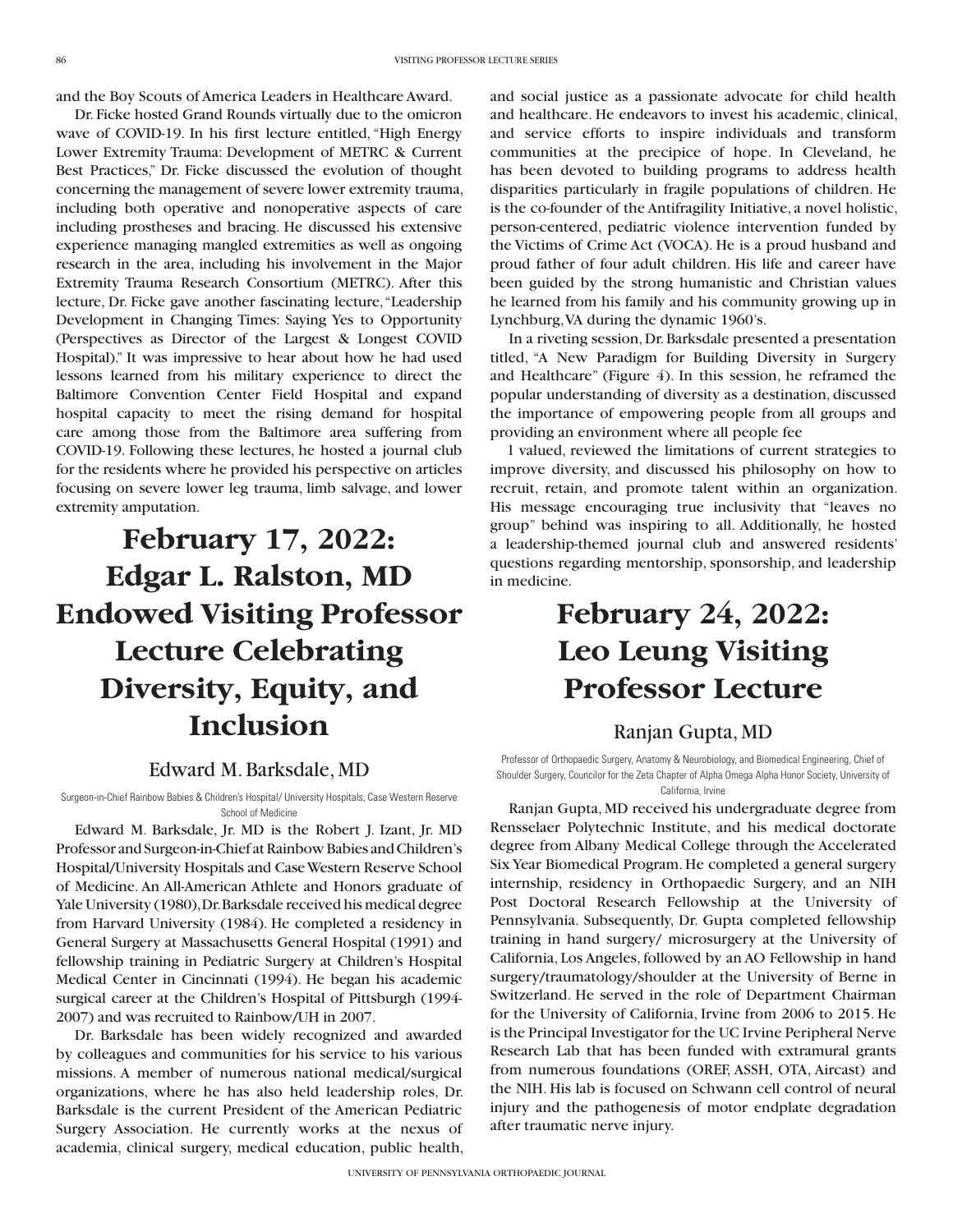

**Figure 4.** Dr. Barksdale as Ralston/DEI VP. Left to right: Dr. L. Scott Levin, Dr. Agnes Dardas, Dr. Edward Barksdale, Dr. Larry Wells

J. Weiland Medal from the from the American Society of Surgery of the Hand to honor a surgeonscientist who has contributed a significant body of research that has advanced the science and practice of hand surgery (2016), and the Charles S. Neer Award from the American Shoulder and Elbow Surgery (2019). He is particularly proud of receiving Faculty Teaching Awards (2016 & 2017) from his residents as well as serving as an oral examiner for the American Board of Orthopedic Surgery for eight years and the co-chair of the ASES education committee.

We were excited to welcome Dr. Gupta back to the University of Pennsylvania. In his first presentation, "The Lazarus Project: Preservation of the Neuromuscular Junction after Traumatic Nerve Injury," he discussed his extensive his research on the interplay between nerves and muscles and how surgical techniques could leverage these interactions to restore function in patients with neurologoic deficits. It

He has published over 100 manuscripts and has been recognized by his peers with the NIH Career Development Award from the National Institute for Neurologic Disorders & Stroke (2000), the Marshall Urist Young Investigator Award

was fascinating to hear about his innovative approaches to patient care and to learn from the cases he presented. Next, he presented, "Looking over Darwin's Shoulder: The Continuous Evolution of Shoulder Arthroplasty." This talk provided a

from the Association of Bone & Joint Surgeons (2005), the Kappa Delta Young Investigator Award from the American Academy of Orthopaedic Surgery and the Orthopaedic Research Society (2006), the Sterling Bunnell Traveling Fellowship from the American Society of Surgery of the Hand (2008), the American-British-Canadian Traveling Fellowship for the American Orthopaedic Association (2013), the Joseph H. Boyes Research Award from the American Society of Surgery of the Hand (2015), the Andrew



**Figure 5.** Dr. Ranjan Gupta in the human tissue lab with current residents and fellows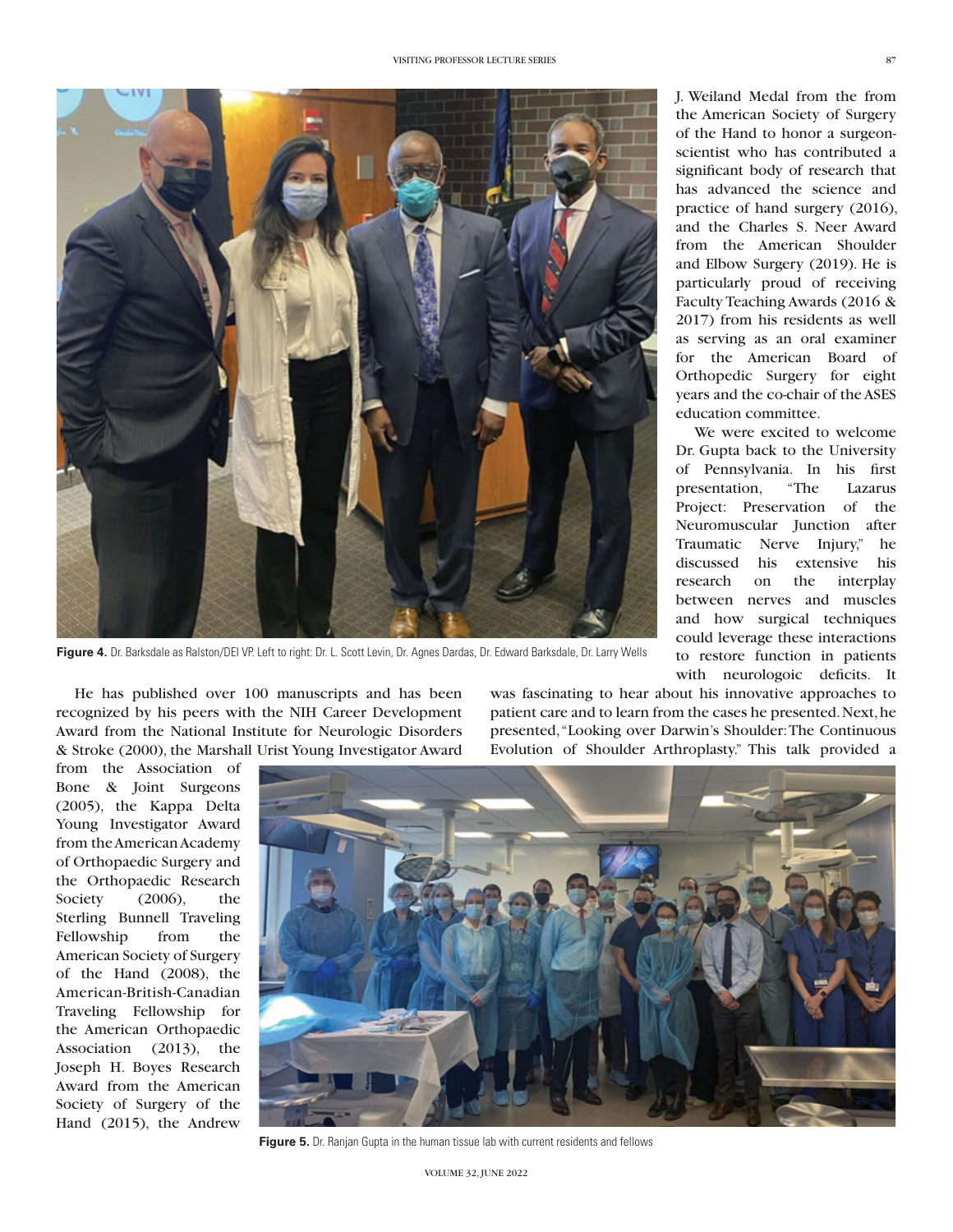valuable historical perspective on the major advances that have improved shoulder prosthesis designs and ultimately patient outcomes. After his lectures, Dr. Gupta joined the residents in the Human Tissue Lab where he demonstrated nerve transfers including the AIN to deep motor branch of the ulnar nerve transfer, Oberlin Transfer, and partial radial nerve to axillary nerve transfer (Figure 5). He also taught the residents how to identify the spinal accessory nerve in the supraclavicular space and harvest intercostal nerves.

### **March 17, 2022: June C. Wapner Visiting Professor Lectureship**

#### Robert Anderson, MD

Director of Sports Foot and Ankle, Titletown Sports Medicine and Orthopaedics; Associate Clinical Professor, Department of Orthopaedic Surgery, Medical College of Wisconsin

Robert B. Anderson, MD was born in Milwaukee, WI and attended the University of Mississippi where he was inducted into their Hall of Fame. He completed his medical degree at the Medical College of Wisconsin. He was the founding orthopaedic surgeon of the O.L. Miller Foot and Ankle Institute of OrthoCarolina in Charlotte, North Carolina, practicing there for 29 years. In 2017, he joined the Titletown Sports Medicine and Orthopaedic Clinic in Green Bay as Director of Foot and Ankle. Dr. Anderson is fellowship-trained in foot and ankle disorders, studying with Dr. John Gould in Milwaukee, WI in 1988. He served as a team orthopaedist to the Carolina Panthers from 2000-2017 and is now an associate team physician to the Green Bay Packers. He has served as the chairman of the Foot and Ankle Subcommittee for the NFL since 2003 and was appointed as the co-chair of the NFL's Musculoskeletal Committee in 2016, overseeing all orthopaedic injuries and research in professional football. He actively consults for a number of NFL/ NBA/ NHL/ MLB teams and colleges. He was named the NFL Physician of the Year in 2016.

A cofounder of the OrthoCarolina Foot and Ankle Fellowship program, he also served as Chief of the Foot and Ankle Service at Carolinas Medical Center from 1989-2015. Dr. Anderson is also a past-president of the American Orthopaedic Foot and Ankle Society. He is the co-editor of the 9th edition of Mann's: Surgery of the Foot and Ankle; former Editor-in-Chief of the journal, Techniques in Foot and Ankle Surgery; associate editor/reviewer for JBJS, JAAOS, FAI, AJSM and numerous other peer-review publications; and author/editor of numerous chapters and manuscripts.

We were privileged to welcome Dr. Anderson to the University of Pennsylvania this year (Figure 6). In his first talk, "Update on the NFL with Lower Extremity Injury Trends and Research Testing," Dr. Anderson discussed his firsthand experience working with the NFL on efforts to identify modifiable contributors to the injury burden in the league. In particular, he discussed his extensive work on the interaction between footwear and playing surfaces. He also discussed his



**Figure 6.** Robert Anderson, MD

other ongoing research projects and their potential impact on the players moving forward. He then gave a second lecture about foot and ankle injuries in the elite athlete. In this, he discussed common lower extremity injuries in football, his treatment algorithms, and the unique challenges associated with treating elite athletes. Finally, he led a journal club on the residents where he discussed his thoughts on articles dealing with relevant clinical problems including Lisfranc injuries, achilles tendon ruptures, turf toe, and syndesmotic injuries.

## **April 14, 2022: Ernest J. Gentchos and Friend Visiting Professor Lectureship**

#### Mark A. Frankle, MD

Chief of Shoulder & Elbow Surgery, Florida Orthopaedic Institute; Principal Investigator, Foundation for Orthopaedic Research and Education

Mark Frankle, MD has been with Florida Orthopaedic Institute since 1991 and received his fellowship training at Mayo Clinic in Rochester, Minnesota. He is board certified by the American Board of Orthopaedic Surgery and specializes in shoulder and elbow surgery. Dr. Frankle has authored more than two hundred articles in professional journals, maintains ongoing research projects and has presented his findings at various professional conferences. He has also been serving as a reviewer of the Journal of Orthopaedic Research. A shoulder implant designer, Dr. Frankle's replacement methods and instrumentations, like his reverse shoulder prosthesis,